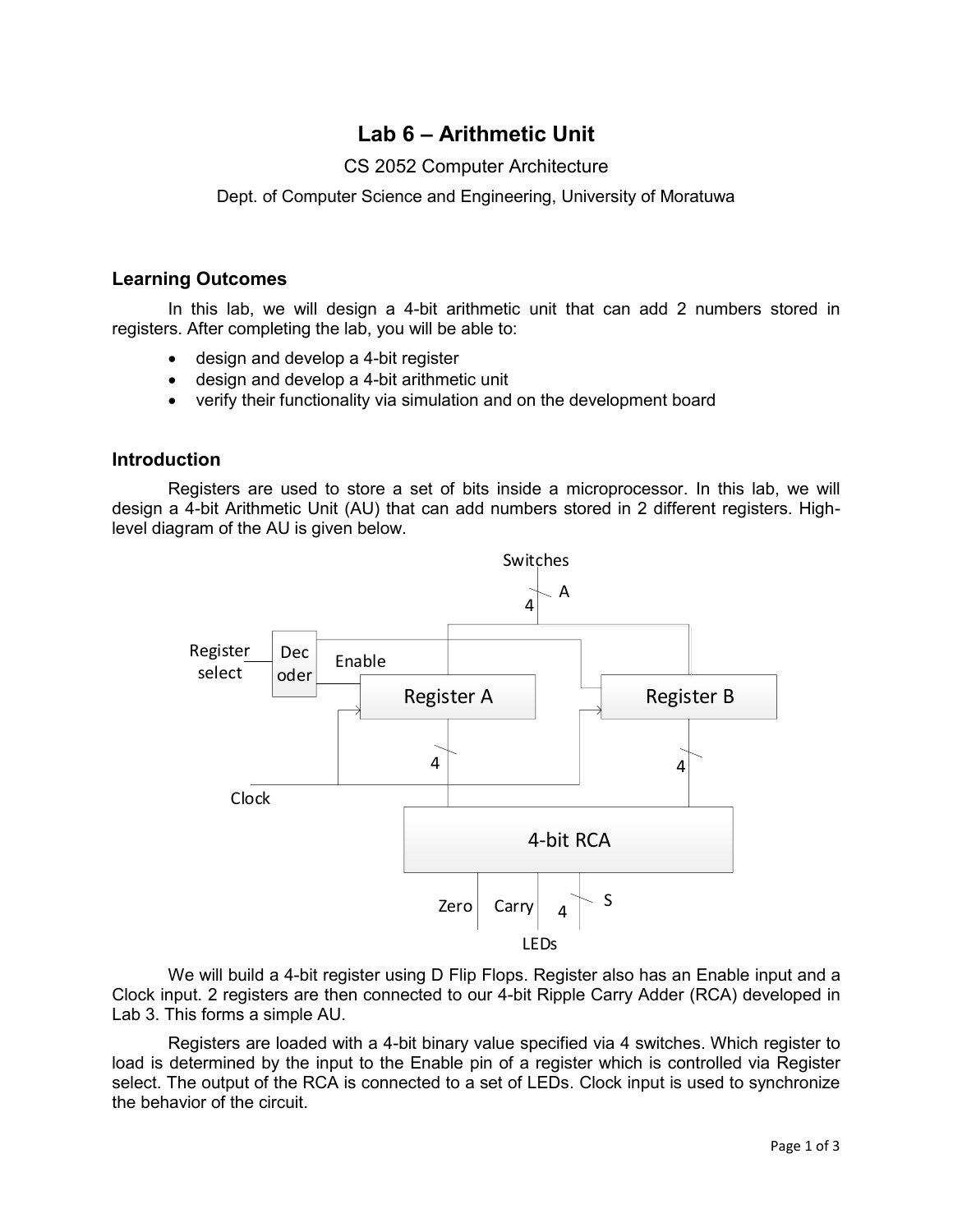### **Building the Circuits**

Step 1: Building 4-bit Register.

Create a VHDL file and name is as **Reg**. Label the inputs as **D**, **En**, and **Clk**. Label the output as **Q**. Both **D** and **Q** should be 4-bit busses.

While we could build a D Flip Flop with En and Clk and then connect 4 of them to build the 4-bit register, we could use the following VHDL code to build a 4-bit register in one step:

```
process (Clk) begin
   if (rising edge(Clk)) then -- respond when clock rises
       if En = '1' then -- Enable should be set
           Q \leq D;
        end if;
    end if;
end process;
```
Step 2: **Importing RCA.** 

Import HA, FA, and RCA VHDL files from Lab 3. For this, click on the **+** sign to add a new Design Source. Then select **Add File**. Locate the files from Lab 3 (file should be inside Lab3.srcs  $\rightarrow$  sources\_1  $\rightarrow$  new). Make sure you will be copying these files to your new project. Click on **Finish** button.

Step 3: Building 4-bit Arithmetic Unit.

Create a new VHDL file and name it as **AU**. Inputs should be labelled as **A** (4 bits), **RegSel**, and **Clk**, while the outputs should be labelled as **S** (4-bits), **Zero**, and **Carry**.

Build the circuit given in the above diagram. You need to derive the Boolean expressions for 1-to-2 decoder and Zero flag. You may also need some internal signals (e.g., directly connecting output from RCA to S may not give you an opportunity to calculate Zero flag. If you do so, you may see an error in VHDL syntax).

You will also need the **Slow\_Clk** developed in Lab 5 to slow down the clock. Otherwise, while you change the **RegSel** from 0 to 1 or vice versa, both registers may ended up getting the same value or intermediate value may read as input while you set input A. Therefore, further slow-down the clock to 0.5 Hz (in Lab 5 we used 1 Hz).

Verify the functionality of the AU using the simulator. Use your index number for some of the input combinations.

Step 4: Connecting inputs and outputs.

Connect switches **SW0**-**SW3** as the **D** inputs and **SW15** as the **RegSel** input. Connect outputs **S** to LEDs **LD0**-**LD3**, **Carry** to **LD14, Zero** to **LD15**. Use BASYS 3's internal clock for **Clk**.

Step 5: Test on BASYS 3.

Generate the programming file (i.e., bitstream) and load it to the BASYS 3 board.

Change the switches on the board and verify the functionality of your circuit. Try different number combinations including ones that produce carry and zero.